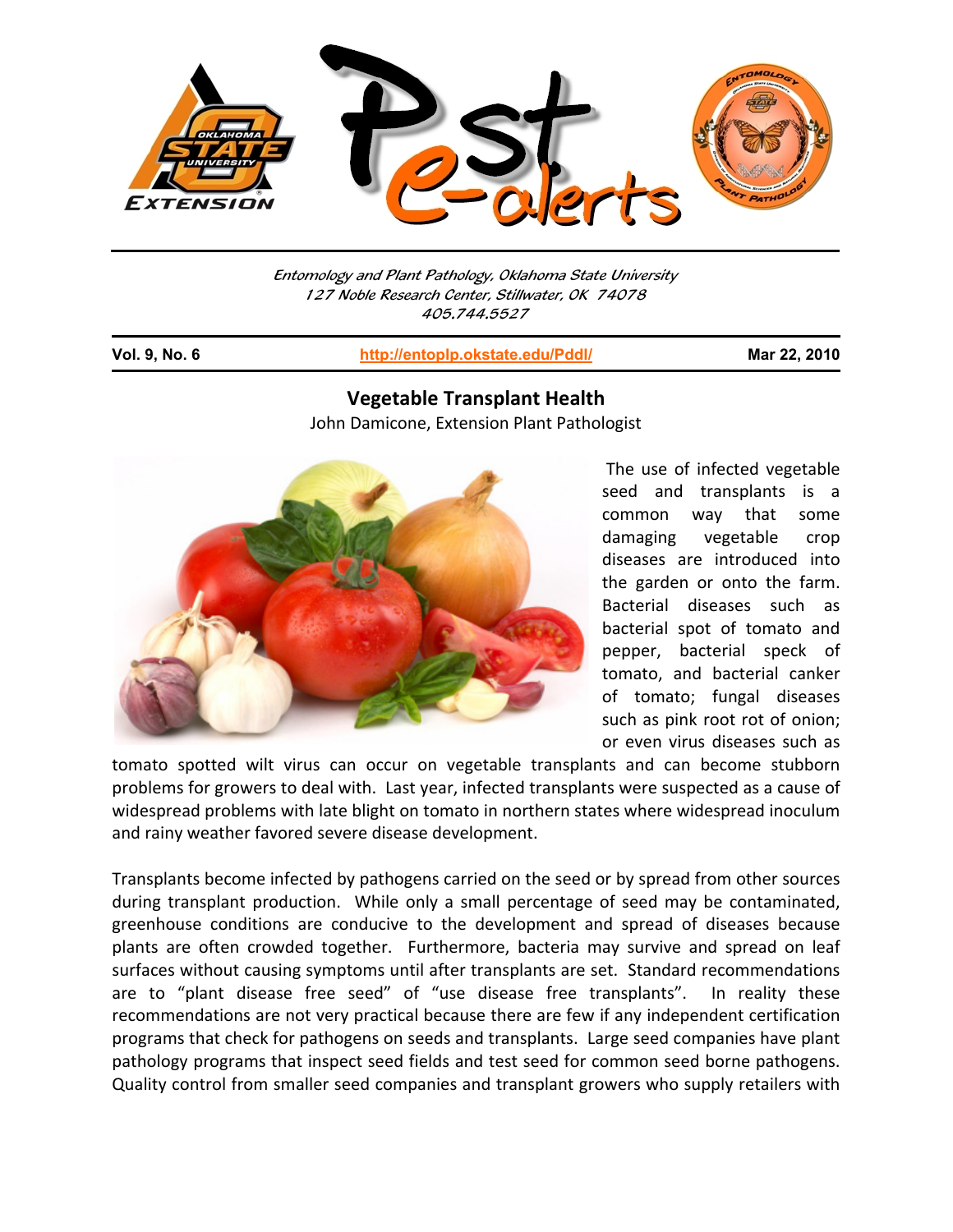plants and seeds is less vigorous. Vegetable crop growers should develop some level of their own certification program to avoid importing disease problems into their operations.

An obvious first step is to inspect plants to ensure they are free of obvious disease symptoms and insect problems. Avoid purchasing plants that have leaf spots, wilt, stunting, or leaf deformities that are symptoms of disease problems. Inspectors from the Oklahoma Department of Agriculture, Food, and Forestry recently submitted onion transplants to the OSU Plant Disease and Insect Diagnostic Laboratory that had obvious symptoms of pink root rot (Fig 1). Transplants with pink root rot can be expected to perform poorly and are sources of introducing the pink root pathogen into soils. Similarly, plants infested with thrips or aphids may develop virus diseases because these insects carry and spread viruses.



**Fig. 1**. Pink root rot on an onion transplant.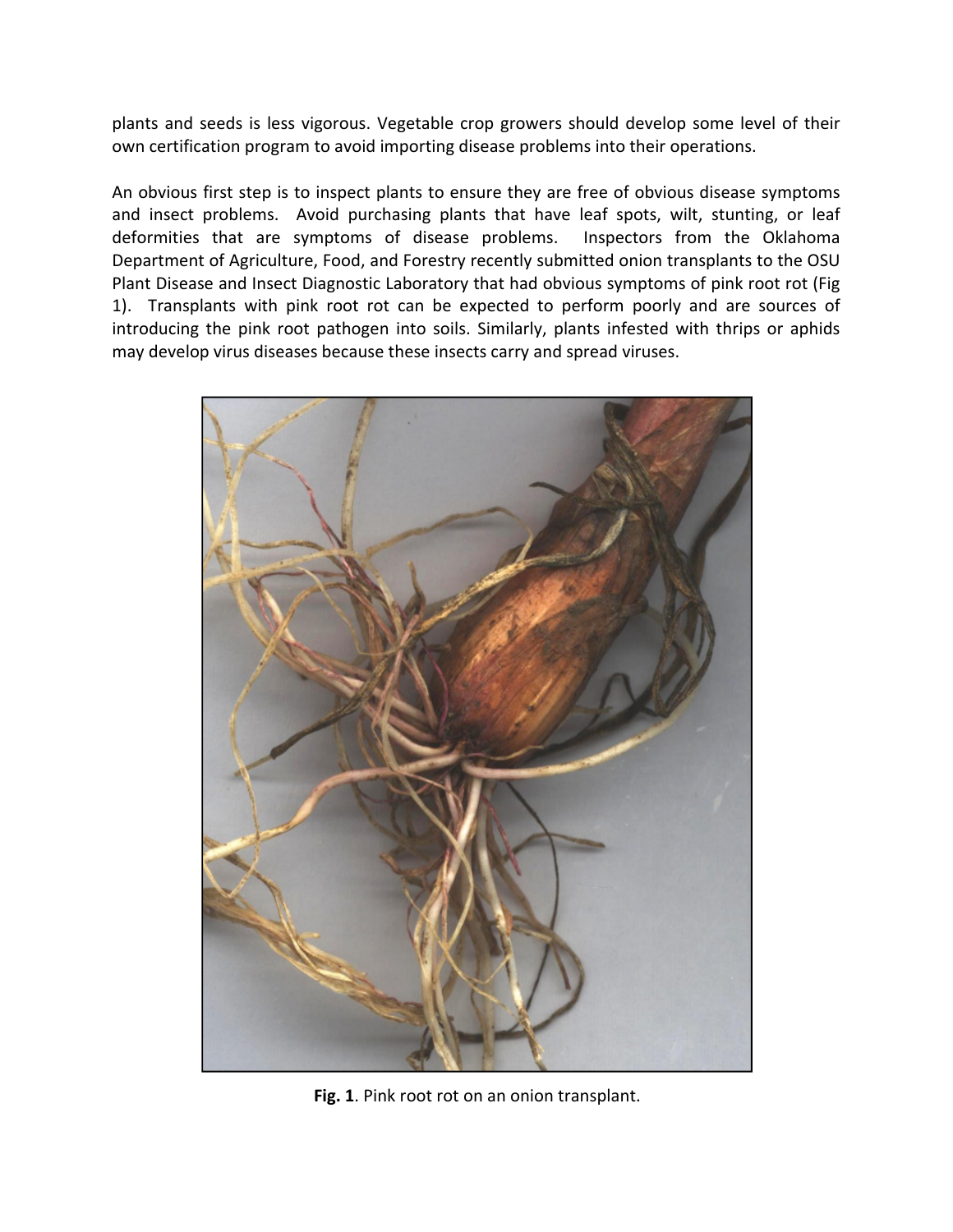Another choice is to grow your own transplants from high quality seed or seed treated to minimize the chances for introducing seedborne disease. Seed sanitation is especially important for growers who save their own seed. Common seedborne diseases in Oklahoma are bacterial spot of pepper and tomato (Fig. 2), bacterial speck of tomato (Fig. 3), bacterial canker of tomato (Fig. 4), black rot of crucifers (Fig. 5), and watermelon fruit blotch (Fig. 6).



**Fig. 2**. Bacterial spot on pepper. **Fig. 3**. Bacterial speck on tomato.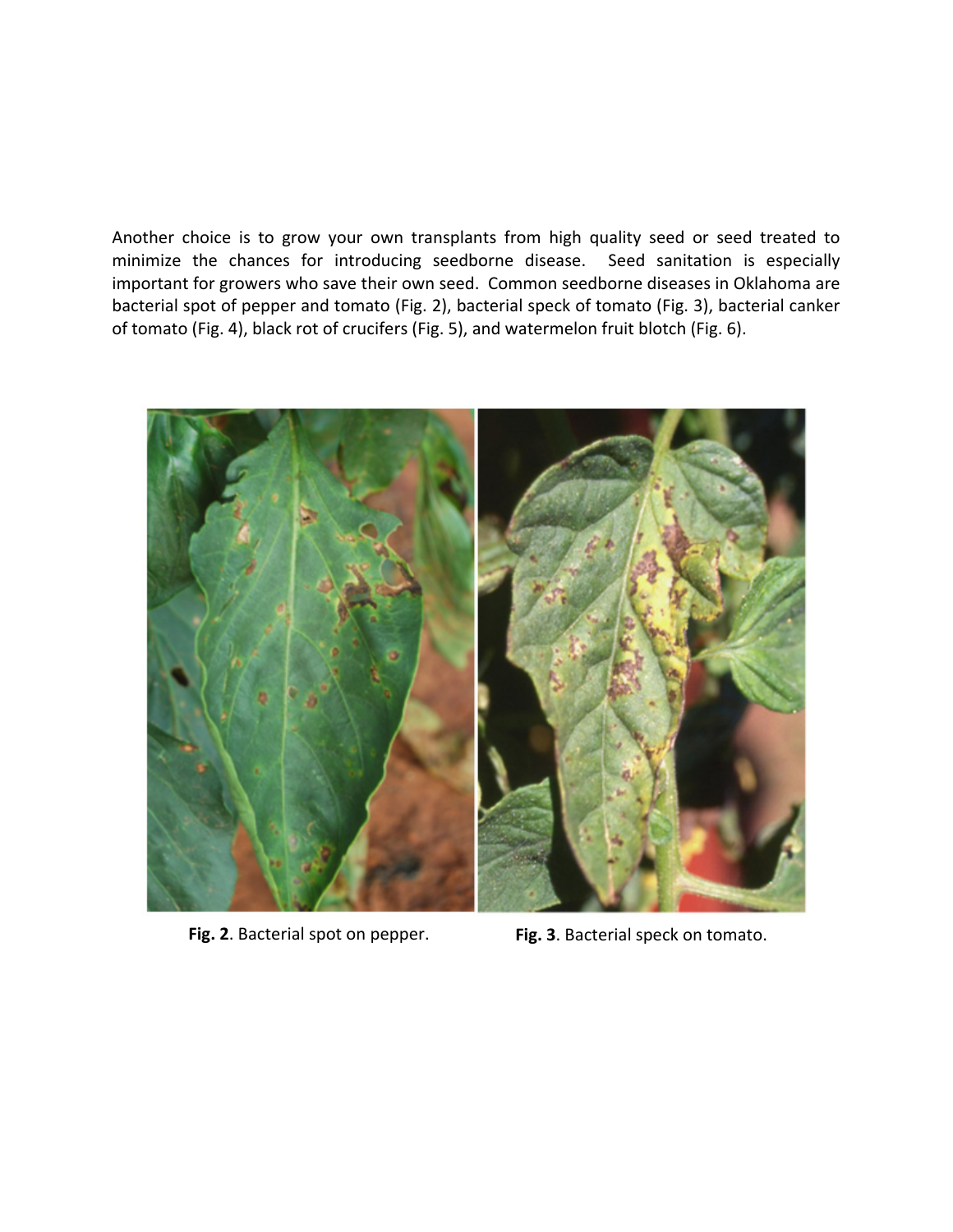**Fig. 4**. Bacterial canker on tomato. **Fig. 5**. Black rot on kale.



**Fig. 6**. Watermelon fruit blotch.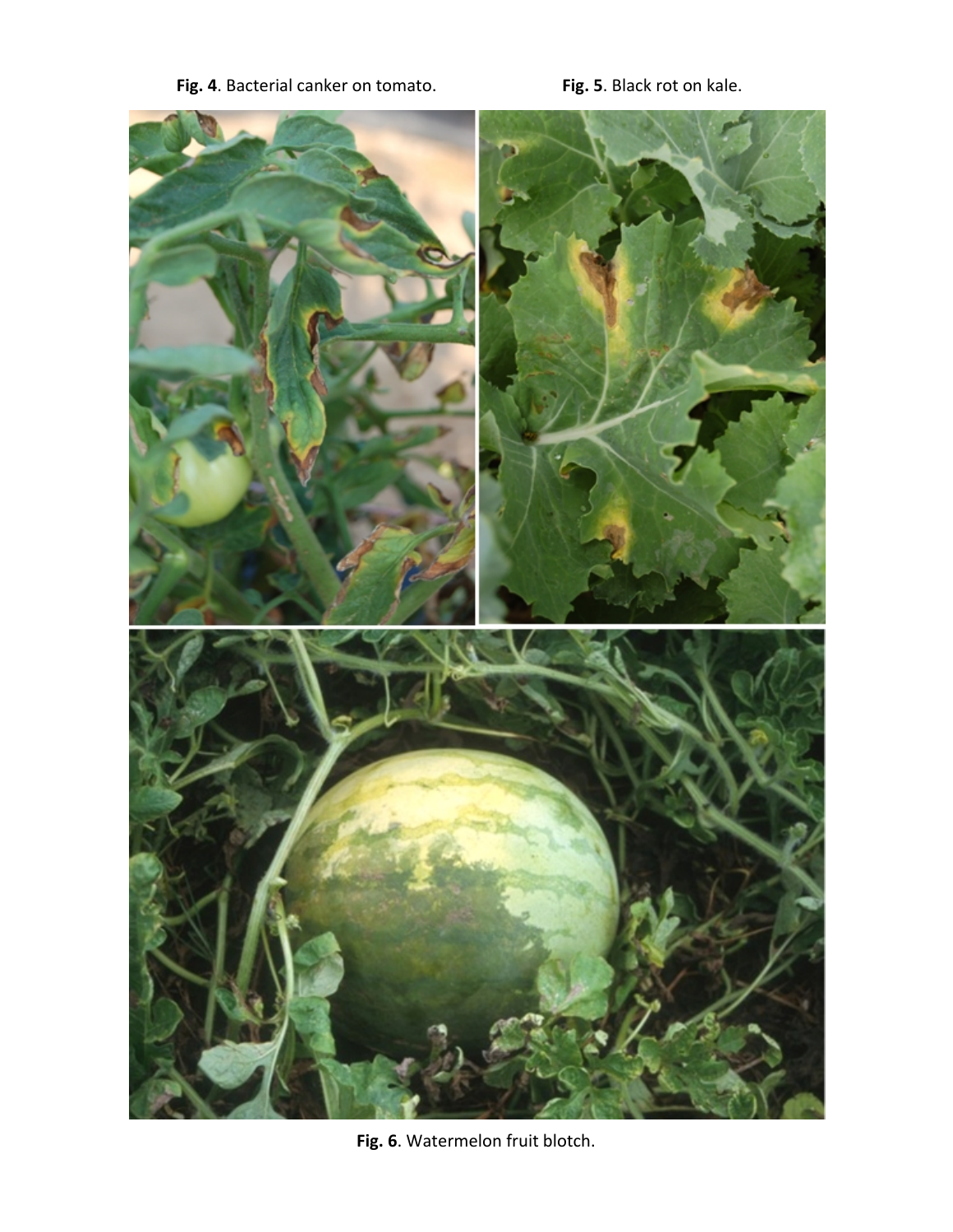Producing healthy transplants requires a carefully planned, integrated approach using all of the following steps:

**1)** Practice sanitation in the greenhouse, especially when it is vacant. Kill all weedy vegetation growing in the greenhouse. Remove and dispose of dead plant debris. Wash benches and containers (pots, flats, etc.) with disinfectant or a 10% bleach solution.

**2)** Use fresh, heat-pasteurized soil mixes or new soilless potting media. Soilless media containing sphagnum peat moss help suppress seedling diseases (damping‐off).

**3)** Avoid importing live bedding plants or other plant materials into a greenhouse where vegetable transplants are being grown. Bedding plants are notorious sources of tomato spotted wilt virus.

**4)** Assume that crucifer, pepper, tomato, and watermelon seed are contaminated and apply a bleach treatment. Place seed in a loose-fitting cheesecloth pouch. Immerse the seed in a solution of 20% household bleach (1 qt bleach plus 4 qts water plus ½ teaspoon of dish soap or surfactant) and provide constant agitation for 1 to 2 min. Wash seed in running water for 5 minutes, then dry seed thoroughly. Use treated seed as soon as possible. Long storage times will reduce seed germination.

**5)** To control damping‐off, purchase seed treated with fungicide or apply a fungicide seed treatment (see County Agent's Handbook) for untreated seed or seed that received bleach treatment. For example, dust tomato and pepper seed with thiram 65W at 1 teaspoon per lb of seed.

**6)** For tomatoes and peppers, use streptomycin (Agri‐mycin 17W) at 1 lb/100 gal (1.25 teaspoon/gal) as a foliar spray to control bacterial diseases. Begin sprays when seedlings have the first true leaves and repeat every 4 to 5 days until transplanting. Note: higher rates will cause leaf yellowing. Once transplants recover from transplanting, apply a copper fungicide (such as Kocide 101 at 2 lb/A) as a foliar spray and repeat 1‐2 times at 7 day intervals.

**7)** Maintain an adequate temperature in the greenhouse to ensure rapid seed germination and seedling growth. Damping-off is favored by cool temperatures, excessive seeding depth, and over‐watering.

**8)** Avoid high humidity, prolonged leaf wetness, and condensation on plant surfaces. Water during the day when leaves dry most rapidly. Use fans to circulate air in the greenhouse. Each evening, simultaneously fire greenhouse furnaces and ventilate the greenhouse to reduce humidity levels.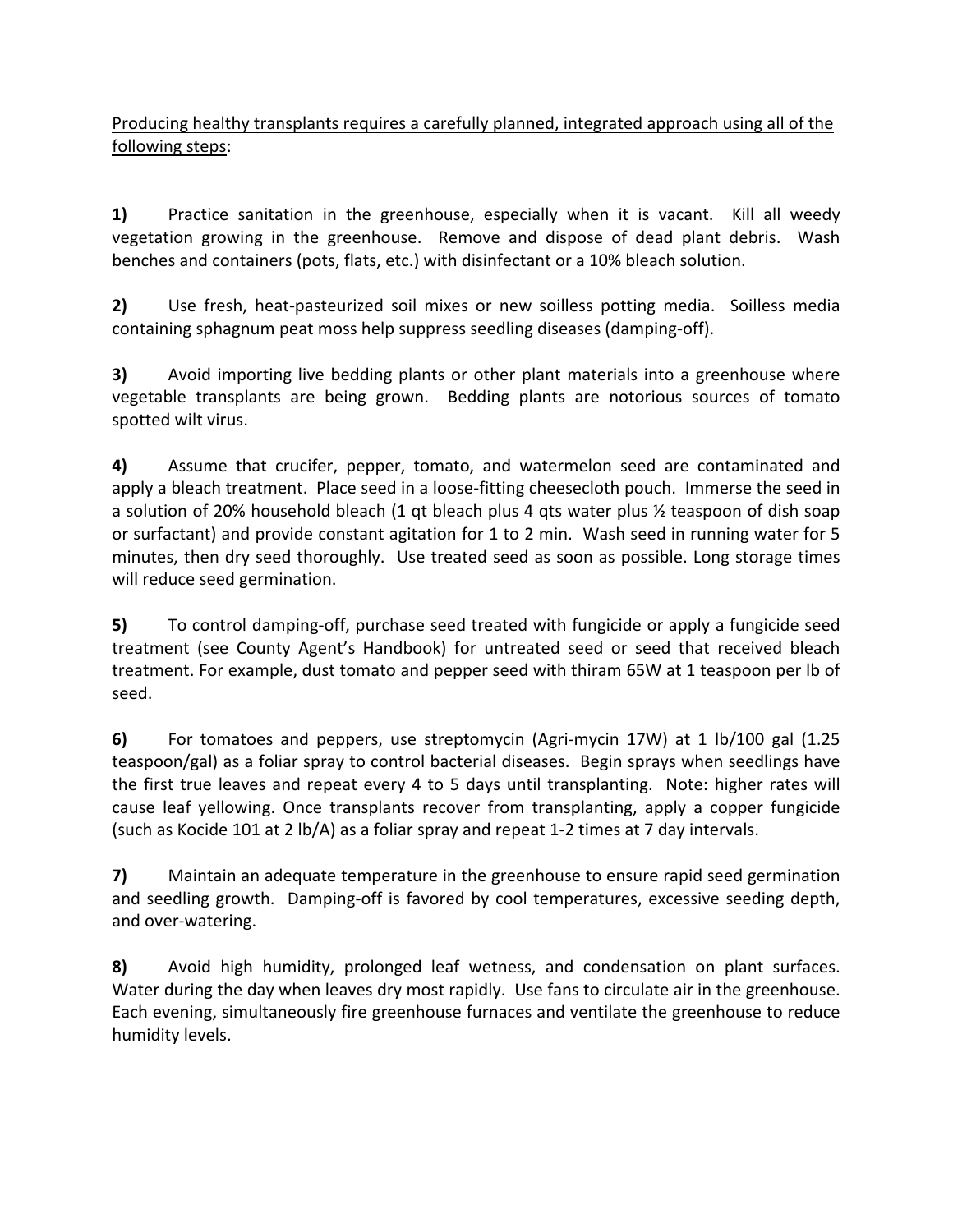**9)** Routinely inspect plants for symptoms or signs of disease. Rogue and dispose of any plants with disease symptoms and surrounding plants likely to be infected. Identify the disease problem and initiate a spray program if warranted.

## **Wheat Disease Update**

\_\_\_\_\_\_\_\_\_\_\_\_\_\_\_\_\_\_\_\_\_\_\_\_\_\_\_\_\_\_\_\_\_\_\_\_\_\_\_\_\_\_\_\_\_\_\_\_\_\_\_\_\_\_\_\_\_\_\_\_\_\_\_\_\_\_\_\_\_\_\_\_\_\_\_\_\_\_

Bob Hunger, Extension Wheat Pathologist



**Oklahoma**: No powdery mildew has yet been observed around Stillwater, but fresh leaf rust pustules were observed on 18-March on susceptible varieties (e.g

Jagalene) that were planted early (21‐Sep). Individual leaves ranged from 05-10 MS-S with all of the pustules being on lower leaves. Brian Olson (Wheat Pathology A&P) and I have also observed infections of *Septoria* on lower leaves, but at very low incidence. No aphids have been observed, although 2‐4 ft circular spots that are



consistent with barley yellow dwarf have been observed in earlier planted wheat. Soilborne mosaic and spindle streak mosaic viruses continue to show strongly in my nursery and in trials around Stillwater. I will be visiting fields toward central and southwestern OK on Tues/Wed of this week and should have more to report shortly thereafter.

**Kansas**: The following report is from Dr. Erick DeWolf in Kansas from last week (08‐Mar), and indicates that he has found leaf rust and powdery mildew in Kansas.



"I was able to take advantage of some warm days this past week to do some scouting for wheat diseases. The wheat in most areas of the state has broken dormancy. I was able to find low levels of leaf rust in research plots near Manhattan located in Northeast Kansas. The rust is still at very low levels (less than 2% incidence and trace severity). The pustules were on leaves that have at least moderate tip-die back associated with winter injury and had a orange color suggesting they are producing fresh spores. This level of leaf rust is common for Kansas in early March. The crop has now had one or more rain events increasing the chance that the disease will spread to the new growth and become established before the old leaves senesce taking the rust with them. The varieties affected by the leaf rust include Jagalene, and TAM 105 (an older variety from Texas). Both of these varieties are known to be susceptible to leaf rust. Powdery mildew was also evident is many of the varieties. The incidence of mildew likely exceeds 70%, but the severity is still very low (< 3%). Wheat planted early appears to have more mildew than wheat that was planted at a more traditional time for Northeast Kansas. The level of mildew at this location is higher than it was on this date a year ago. Trace levels of Septoria leaf blotch were also observed. No stripe rust or stem rust has been observed or reported in Kansas to date."